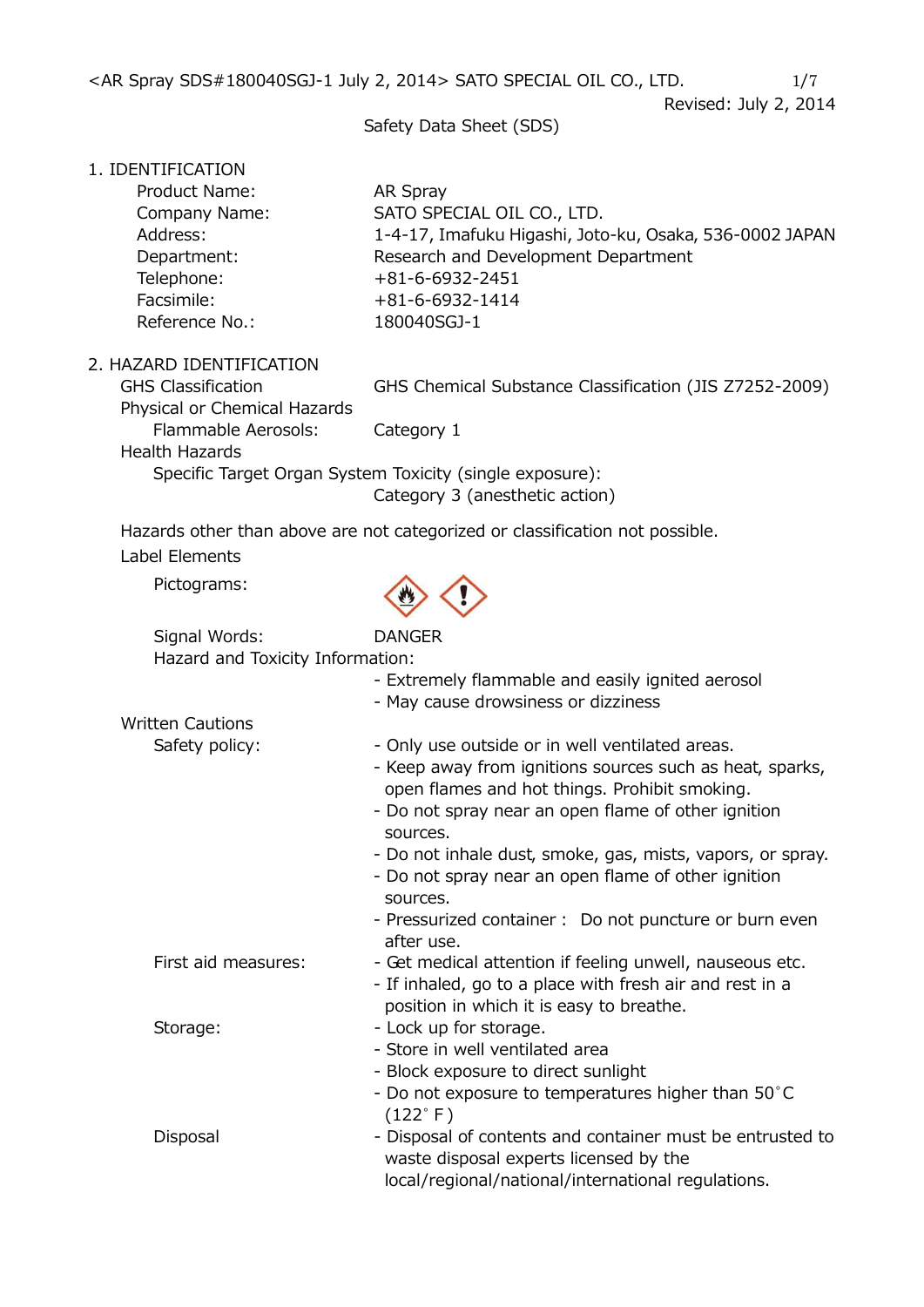| 3. INGREDIENT AND COMPOSITION INFORMATION<br>Single or Mixed Substance:<br>Chemical or generic name:<br><b>Substances and Amounts:</b><br>Chemical Formula:<br><b>Official Notice Code:</b><br>CAS No.: | <ar 2,="" 2014="" july="" sds#180040sgj-1="" spray=""> SATO SPECIAL OIL CO., LTD.<br/>Mixed<br/>Lubricating spray<br/>- Refined hydro-carbon oil: 120 - 30%<br/><math>-</math> LPG: 70 <math>-</math> 80%<br/>Not determined<br/>Not disclosed<br/>Not disclosed<br/>Industrial Safety and Health Act: Hazardous substance requiring notification of name etc.<br/>(Article 57 section 2 of law. Article 18, chart 2,<br/>section 1 of enforcement law). Dangerous or<br/>flammable gas (Chart 1, No. 4.5 of enforcement law.)</ar> | 2/7 |
|---------------------------------------------------------------------------------------------------------------------------------------------------------------------------------------------------------|-------------------------------------------------------------------------------------------------------------------------------------------------------------------------------------------------------------------------------------------------------------------------------------------------------------------------------------------------------------------------------------------------------------------------------------------------------------------------------------------------------------------------------------|-----|
| 4. FIRST AID MEASURES                                                                                                                                                                                   |                                                                                                                                                                                                                                                                                                                                                                                                                                                                                                                                     |     |
| Inhalation:                                                                                                                                                                                             | Go to a place with fresh air and rest in a position in which it<br>is easy to breathe. Get medical attention if feeling unwell.                                                                                                                                                                                                                                                                                                                                                                                                     |     |
| Skin Exposure:                                                                                                                                                                                          | Wash thoroughly with soap and water immediately. Get<br>medical attention if skin is irritated.                                                                                                                                                                                                                                                                                                                                                                                                                                     |     |
| If gets in eyes:                                                                                                                                                                                        | Wash thoroughly with water for 15 minutes. Get medical<br>attention if eyes are irritated.                                                                                                                                                                                                                                                                                                                                                                                                                                          |     |
| If swallowed:                                                                                                                                                                                           | - Rinse mouth. Do not induce vomiting.<br>- Get medical attention if necessary.                                                                                                                                                                                                                                                                                                                                                                                                                                                     |     |
| Possible Acute and Delayed Reactions:                                                                                                                                                                   |                                                                                                                                                                                                                                                                                                                                                                                                                                                                                                                                     |     |
|                                                                                                                                                                                                         | - Eye or respiratory tract irritation. Numbness. Dizziness.<br>Head ache. Nausea. Frostbite. Reddening due to contact.<br>- Nausea if mist is inhaled.<br>- Skin reddening if skin is exposed.<br>- Vomiting if stomach membrane is irritated after<br>swallowing.                                                                                                                                                                                                                                                                  |     |
| 5. FIRE FIGHTING MEASURES<br><b>Extinguishing Materials:</b><br>Unsuitable Extinguishing Materials:                                                                                                     | Extinguishing foam, powder and carbon dioxide.                                                                                                                                                                                                                                                                                                                                                                                                                                                                                      |     |
|                                                                                                                                                                                                         | Stream of water may spread fire.                                                                                                                                                                                                                                                                                                                                                                                                                                                                                                    |     |
| <b>Specified Hazards:</b>                                                                                                                                                                               | - The container may burst by high temperature.<br>- Stimulation, the causticity or the toxic fume might be<br>generated by a fire.<br>- The container may explode by heating.<br>- Liquid and steam with extremely high inflammability.                                                                                                                                                                                                                                                                                             |     |
| <b>Extinguishing Methods:</b>                                                                                                                                                                           | - Use carbon dioxide or powder when fire first breaks out.<br>- If fire spreads, use foam to suffocate fire<br>- Remove container from fire area if it can be done safely.<br>After fire is extinguished, cool container with plenty of<br>water.<br>- Stop people from entering the fire area.<br>- Remove ignition sources if it can be done safely.<br>- Remove container from fire area if it can be done safely.<br>- Fight fire from up wind direction and avoid inhaling<br>smoke and vapors.                                |     |
| Fire Fighter Protection:                                                                                                                                                                                | Wear appropriate protective heat-resistance gear and a<br>respirator.                                                                                                                                                                                                                                                                                                                                                                                                                                                               |     |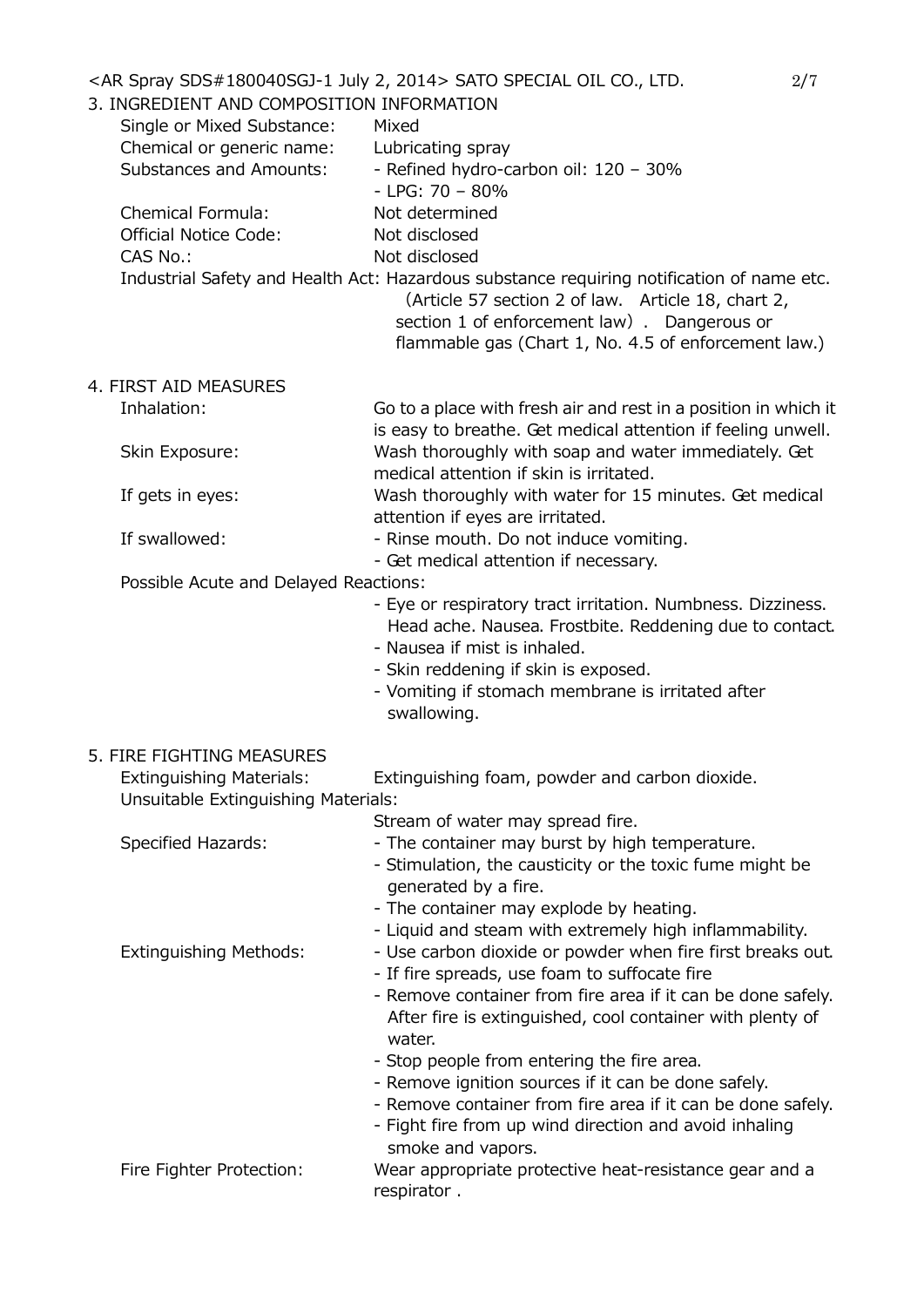| 6. ACCIDENTAL RELEASE MEASURES                  |                                                                                                                                                                                                                                                                                                                                                                                                                                                                                                                                                                                                                                              |
|-------------------------------------------------|----------------------------------------------------------------------------------------------------------------------------------------------------------------------------------------------------------------------------------------------------------------------------------------------------------------------------------------------------------------------------------------------------------------------------------------------------------------------------------------------------------------------------------------------------------------------------------------------------------------------------------------------|
| <b>Personnel Precautions:</b>                   | - Wear protective gear. Mark the spill area with rope etc.<br>so other people do not enter it.<br>- Stop spread from up wind direction.<br>- Leave low-lying areas.<br>- Stop people from entering the leakage area.                                                                                                                                                                                                                                                                                                                                                                                                                         |
| <b>Environmental Precautions:</b>               | - Prevent released material from draining into rivers etc.<br>- Take steps to avoid environmental pollution.                                                                                                                                                                                                                                                                                                                                                                                                                                                                                                                                 |
| Clean Up:                                       | - For small amounts, absorb with dry sand, earth, sawdust,<br>rags etc. and store in a sealed container. For large<br>amounts, surround the area with a bank of earth to<br>prevent spreading. Channel spill to a safe collection<br>area. Burn and dispose of spill in a facility specially<br>designed for disposal of chemicals.                                                                                                                                                                                                                                                                                                          |
| Prevent Secondary Accident:                     | - Immediately remove all sources of ignition, high<br>temperature devices, and other flammable substances.<br>(Prohibit smoking, sparks and open flames nearby.)<br>- Get an appropriate fire extinguish in case of fire.                                                                                                                                                                                                                                                                                                                                                                                                                    |
| 7. HANDLING AND STORAGE PRECAUTIONS<br>Handling |                                                                                                                                                                                                                                                                                                                                                                                                                                                                                                                                                                                                                                              |
| <b>Technical Means:</b>                         | - Follow instructions for 8. Exposure Controls and<br>Personnel Protection.<br>- For quantities greater than specified, use areas, tanks,<br>and manufacturing facilities that satisfy legal standards.<br>- Wear protective glasses, gloves and other gear to avoid<br>direct contact.                                                                                                                                                                                                                                                                                                                                                      |
| Cautions:<br>Safety Precautions:                | - Workplace should be well ventilated.<br>- Take care that there are no sources of ignition such as<br>open flames, static electricity, impact sparks etc.<br>- Do not handle before reading and understanding all<br>safety information.<br>- Prohibit use of hot materials, sparks and open flames<br>nearby.<br>- Wash hands thoroughly after handling.<br>- Only use outside or in well ventilated areas.<br>- Do not release into the environment.<br>- Use only in well ventilated areas<br>- Do not use or keep near open flames.<br>- Do not use large amounts in rooms where there are open<br>flames.<br>- Do not put into a fire. |
| Storage<br>Technical means:                     | - Storage area should have a closet or similar enclosure for                                                                                                                                                                                                                                                                                                                                                                                                                                                                                                                                                                                 |
|                                                 | dangerous substances. Storage area should be properly<br>illuminated and well ventilated.                                                                                                                                                                                                                                                                                                                                                                                                                                                                                                                                                    |
| Storage conditions:                             | - Store in a cool dark place that has a lock.<br>- Store away from sources of heat, sparks, open flames and<br>other sources of ignition. Prohibit smoking.<br>- Store away from oxidants.                                                                                                                                                                                                                                                                                                                                                                                                                                                   |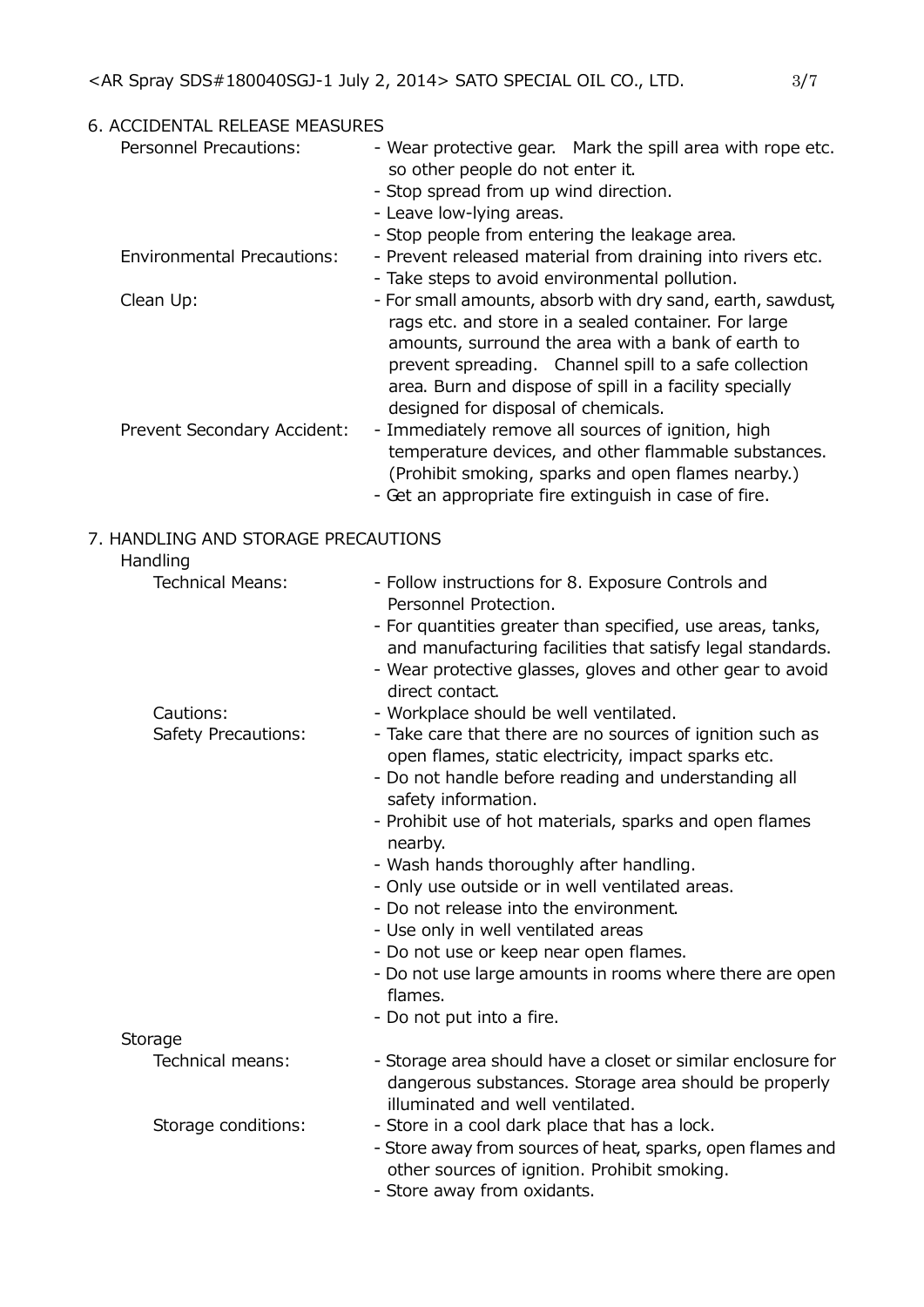- Containers must not be exposed to direct sunlight or ignition sources.
- Store in well ventilated area.
- Store away from fires and other heat sources.
- Temperature of storage area must be more than 50°C (122°F)
- Do not store in wet areas or high humidity; containers could corrode and burst.

Aerosol products must have labels warning that product uses high pressure gas as noted below.

> Caution: Keep away from flames and high temperatures (red background with white lettering)

This product containers a flammable substance and pressurized gas and is dangerous. Follow all the precautions noted below.

- 1. Do not use or keep near open flames.
- 2. Do not use large amounts in rooms where there are open flames.
- 3. High temperatures could cause the container to burst. Do not leave in areas where direct sunlight, stoves or heaters could raise the temperature above.
- 4. Do not put into a fire.
- 5. Empty completely before disposing of container. High pressure gas: LPG

## 8. EXPOSURE CONTROLS AND PERSONNEL PROTECTION

|                                        | 000112 001111102071110 1 21100111122 1 110 1 20 1 10 11                                                                                                             |
|----------------------------------------|---------------------------------------------------------------------------------------------------------------------------------------------------------------------|
| Facilities:                            | - If mist or vapor is produced, the source of these should<br>be sealed or the area should be provided with an exhaust                                              |
|                                        | fan. Electrical devices should have explosion prevention<br>design. Facilities for washing eyes and the whole body<br>should be located nearby.                     |
| Management Density:                    | Not determined (Workplace evaluation standard : 2009                                                                                                                |
|                                        | Ministry of Labor Notification 194/195)                                                                                                                             |
| Allowable Concentration:               |                                                                                                                                                                     |
| Japan Society for Occupational Health: |                                                                                                                                                                     |
|                                        | Butane 500ppm (1200mg/m3) (2010)                                                                                                                                    |
| ACGIH:                                 | Aliphatic hydrocarbon gases, Alkanes [C1-C4] (Propane                                                                                                               |
|                                        | and butane), TWA 1000 ppm (2010)                                                                                                                                    |
| <b>Protection Means:</b>               | - Proper non-explosive electrical devices, ventilation, and<br>illumination.                                                                                        |
|                                        | - Facilities for safety showers and eye washing in areas<br>where this substance is stored or used.                                                                 |
|                                        | - Ventilation and exhaust fans to keep the concentration in<br>the air below the exposure limit.                                                                    |
|                                        | - If mist is produced during high temperature processing,<br>exhaust fans should be used to keep the air pollution<br>below the established limit of concentration. |
|                                        |                                                                                                                                                                     |

- Means to prevent the release of static electricity. Protective Equipment: Respirators: Protective respirators must be worn Gloves: Protective gloves must be worn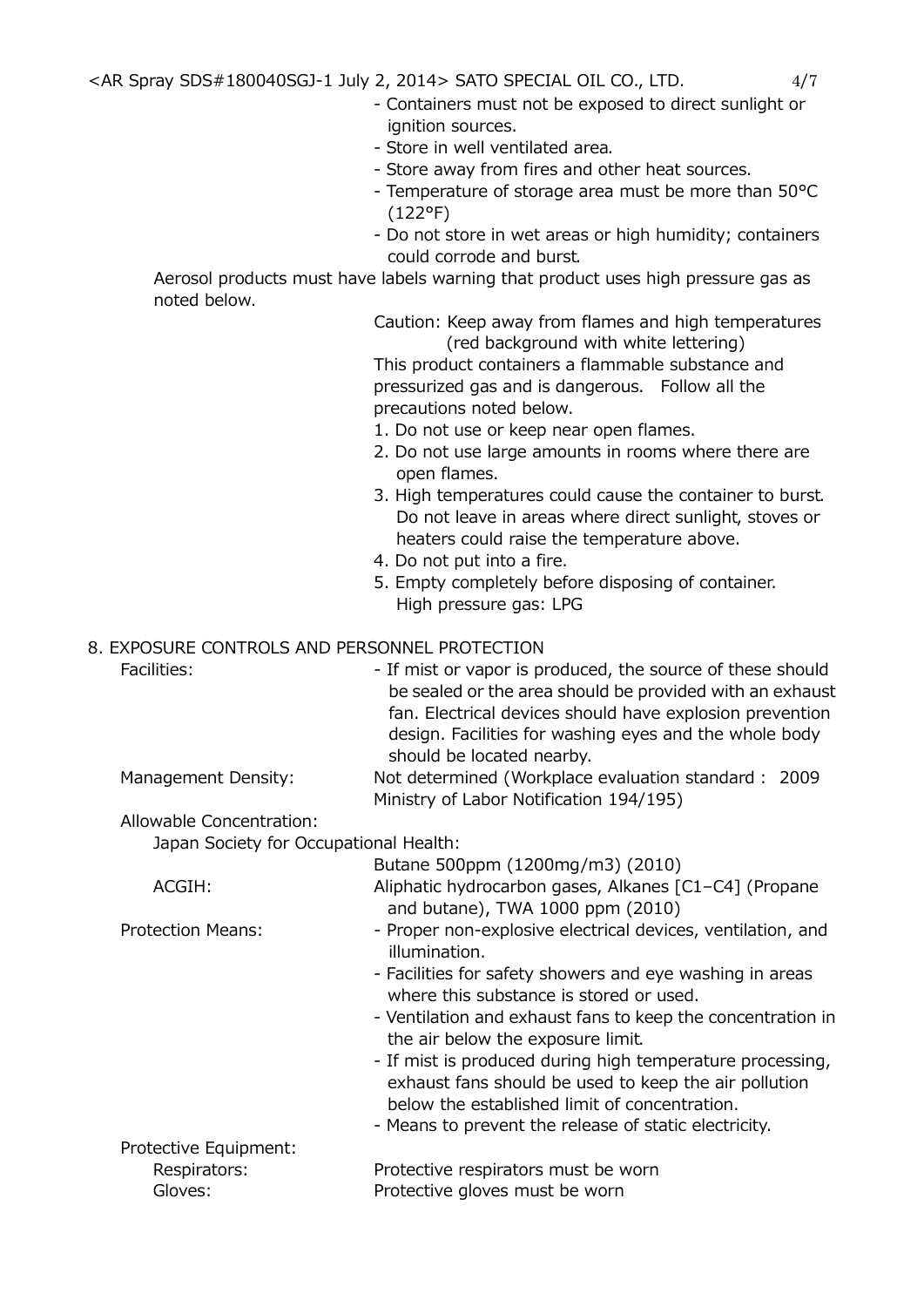<AR Spray SDS#180040SGJ-1 July 2, 2014> SATO SPECIAL OIL CO., LTD.  $5/7$ 

Glasses: Protective glasses must be worn

(Regular safety glasses with side wings, goggles type)

Skin and Body Protection: Plastic aprons and long sleeve shirts must be worn

- Hygiene Requirements: No smoking or eating in the workplace
	- Wet clothes should be taken off and thoroughly washed be being worn again.
	- Wash hands thoroughly after handling.
- 9. Physical and Chemical Properties

| Shape:                     | Liquid               |
|----------------------------|----------------------|
| <b>Boiling Point:</b>      | No data for product  |
| Melting Point:             | No data for product  |
| Flash Point:               | No data for product  |
| <b>Explosion Limit:</b>    | No data for product  |
| Vapor Pressure:            | No data for product  |
| Vapor Density:             | No data for product  |
| Density:                   | No data for product  |
| Solubility:                | Non-soluble in water |
| Decomposition Temperature: | No data for product  |
| Other:                     | No data for product  |
|                            |                      |

10. STABILITY AND REACTIVITY Other: Flammable

Stability: Stable under normal usage conditions Hazardous Reactivity: Likely to react when contacting a strong oxidizing agent. Conditions to Avoid: High temperatures, heating, sparks, open flames, impacts Incompatible Substances: Peroxides and strong oxidizing agents

11. TOXICOLOGICAL INFORMATION

| <b>Acute Oral Toxicity:</b>                              | No data, cannot classify |  |
|----------------------------------------------------------|--------------------------|--|
| <b>Acute Dermal Toxicity:</b>                            | No data, cannot classify |  |
| Acute Mist Inhalation Toxicity: No data, cannot classify |                          |  |
| Skin Burn or Irritation:                                 | No data, cannot classify |  |
| Eye Irritation of Serious Damage:                        |                          |  |
|                                                          | No data, cannot classify |  |

| Respiratory Tract Sensitivity:                                                                                                                                   | No data, cannot classify                  |  |
|------------------------------------------------------------------------------------------------------------------------------------------------------------------|-------------------------------------------|--|
| Skin Sensitivity:                                                                                                                                                | No data, cannot classify                  |  |
| Germ Cell Mutagenicity:                                                                                                                                          | No data, cannot classify                  |  |
| Carcinogenicity:                                                                                                                                                 | No data, cannot classify                  |  |
| Reproductive Toxicity:                                                                                                                                           | No data, cannot classify                  |  |
| Specific Target Organ System Toxicity (single exposure):                                                                                                         |                                           |  |
|                                                                                                                                                                  | Class 3 due to propane and butane content |  |
| $C_{\alpha}$ , if $C_{\alpha}$ . The set $C_{\alpha}$ are $C_{\alpha}$ , then $C_{\alpha}$ , then the function of $C_{\alpha}$ , and $C_{\alpha}$ , $C_{\alpha}$ |                                           |  |

Specific Target Organ System Toxicity (multiple exposures):

No data, cannot classify

Inhalation Respiratory Hazard: No data, cannot classify

- \* The above evaluations conform to GHS Chemical Substance Classification (JIS Z7252-2009).
- 12. ENVIRONMENTAL IMPACT INFORMATION

| Acute Water Hazard   | No data, cannot classify |
|----------------------|--------------------------|
| Chronic Water Hazard | No data, cannot classify |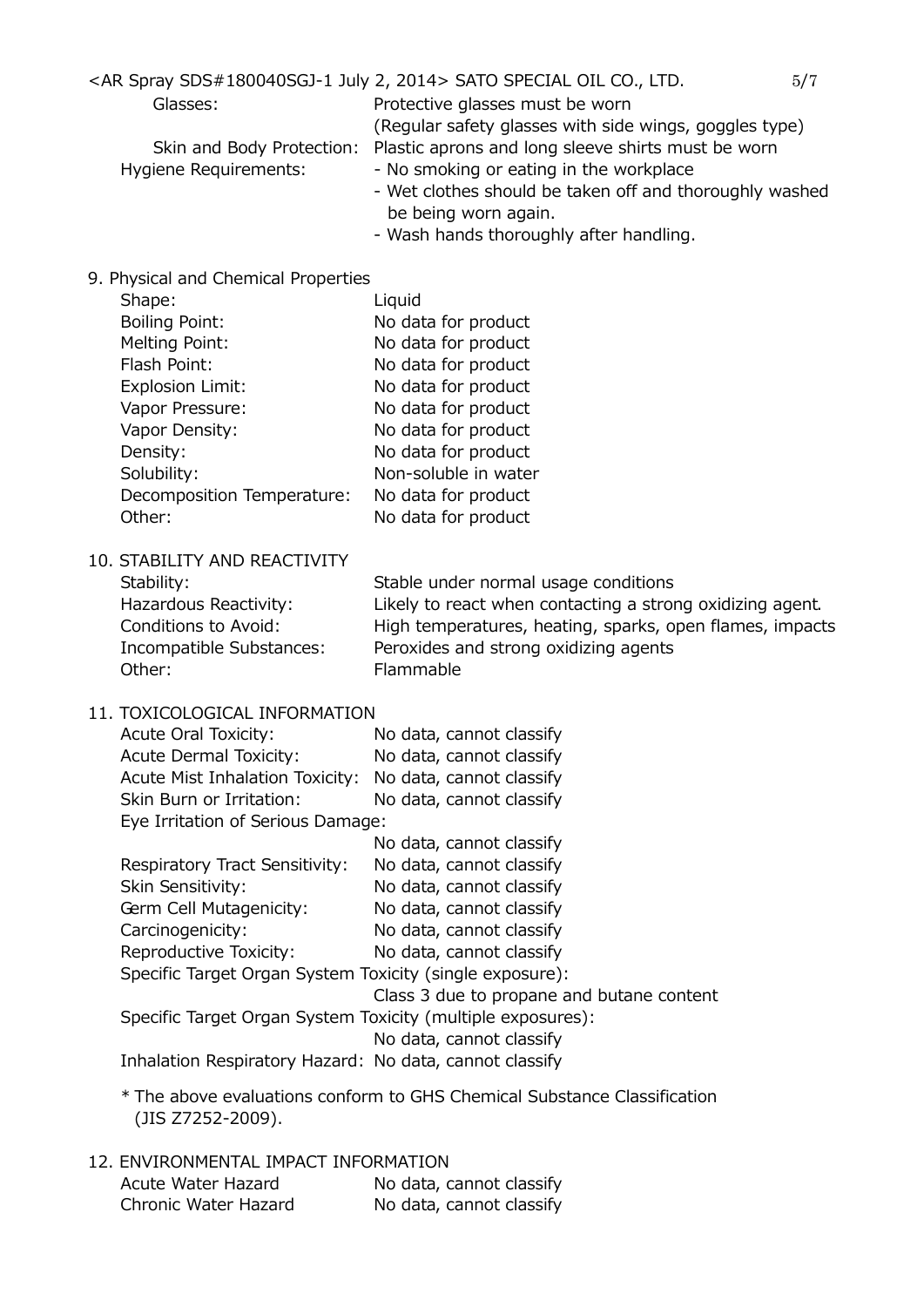<AR Spray SDS#180040SGJ-1 July 2, 2014> SATO SPECIAL OIL CO., LTD. 6/7

## \* The above evaluations conform to GHS Chemical Substance Classification (JIS Z7252-2009).

| 13. DISPOSAL CONSIDERATIONS                   |                                                                                                                                                                                                                                                                                                                                                           |
|-----------------------------------------------|-----------------------------------------------------------------------------------------------------------------------------------------------------------------------------------------------------------------------------------------------------------------------------------------------------------------------------------------------------------|
| <b>Residual Waste:</b>                        | Disposal must follow all relevant regulations (disposal and<br>fire regulations). It must be entrusted to a company<br>specializing in industrial waste disposal that is licensed by<br>the proper governmental authority. If a local public<br>organization does this, it should be entrusted to it.                                                     |
| Contaminated Containers and Packaging:        | Containers must be completely empty before disposal or<br>they must be disposed of in conformance with related<br>regulations of the local government.                                                                                                                                                                                                    |
| 14. TRANSPORTATION                            |                                                                                                                                                                                                                                                                                                                                                           |
| UN Class:                                     | Class 2.1                                                                                                                                                                                                                                                                                                                                                 |
| UN Code No.:                                  | $-1950$                                                                                                                                                                                                                                                                                                                                                   |
|                                               | - Must conform to regulations for destination country or<br>territory.                                                                                                                                                                                                                                                                                    |
| Domestic Regulations:                         | The following regulations are for domestic transportation.<br>Container and freighting methods must follow the relevant<br>laws.                                                                                                                                                                                                                          |
| Overland:                                     | Must conform to all relevant regulations for Fire Defense<br>Law, Industrial Safety and Health Act, and Poisonous<br>Material Control Law.                                                                                                                                                                                                                |
| By Sea:                                       | Must conform to Ship Safety Act.                                                                                                                                                                                                                                                                                                                          |
| By Air:                                       | Must conform to Civil Aeronautics Act.                                                                                                                                                                                                                                                                                                                    |
| Special Safety Policy:                        | - Must conform to all cautions for handling and storage.<br>- Must confirm that containers are not leaking and must be<br>loaded to prevent tipping over, falling, load collapse and<br>other similar types of damage.<br>- Temperatures during transport must not exceed 50°C<br>$(122^{\circ}F).$<br>- All other relevant regulations must be followed. |
|                                               |                                                                                                                                                                                                                                                                                                                                                           |
| 15. RELEVANT REGULATIONS<br>Fire Defense Law: | Hazardous material Class 4, No. 3 petroleum product<br>(non-water-soluble liquid), Hazard level class III                                                                                                                                                                                                                                                 |
| Toxic Substance and Poisons Law:              |                                                                                                                                                                                                                                                                                                                                                           |
|                                               | Not relevant                                                                                                                                                                                                                                                                                                                                              |
|                                               | Industrial Safety and Health Act, Article 57, Section 2, Clause 1:<br>- Hazardous material for which name and other<br>information must be noted No. 482, butane<br>- Flammable gas: Enforcement Act Chart 1                                                                                                                                              |
| Chemical Substance Management Law (PRTR law): | Not relevant                                                                                                                                                                                                                                                                                                                                              |
| Waste Disposal and Cleaning Law:              |                                                                                                                                                                                                                                                                                                                                                           |
|                                               | Industrial waste disposal regulation (spreading and release<br>prohibited)                                                                                                                                                                                                                                                                                |